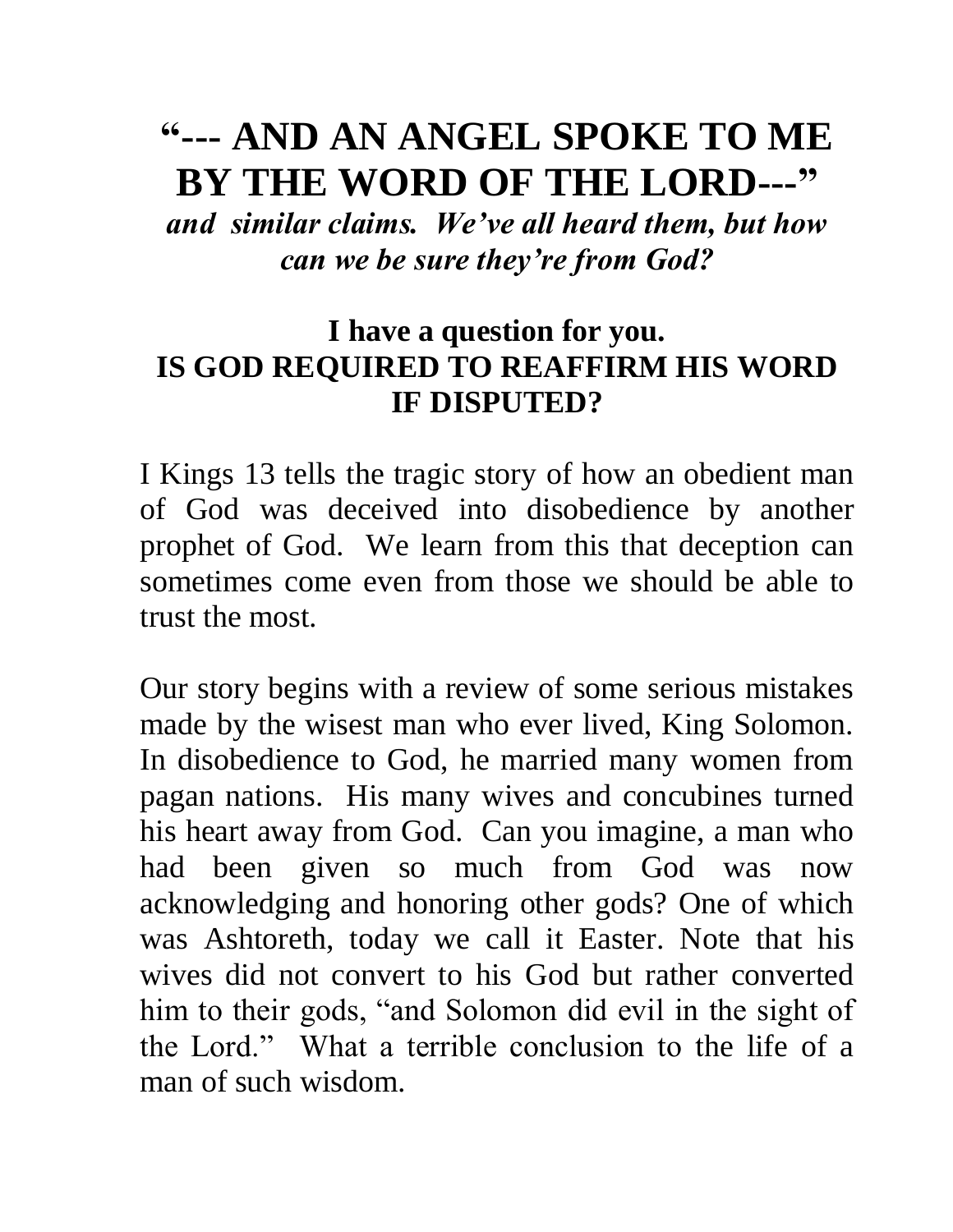Solomon polluted the nation of Israel with places of worship to false gods. No doubt Israel felt they were being very politically correct. Evil has a far-reaching influence; these high places were still there 340 years later when King Josiah finally destroyed them.

Because of Solomon's disobedience, God determined to split the kingdom and give ten tribes to Jeroboam, which became the nation of Israel. The remaining two tribes then became the nation of Judah under leadership of Rehoboam. But out of respect for the memory of King David it did not happen until King Solomon died. (I Kings 11:11-13).

### **Rehoboam's Error**

Rehoboam made the mistake of taking the advice of his young friends rather than Solomon's older, wiser advisers. This bad advice precipitated the split as prophesied, and the ten tribes (Israel) remains separated from Judah to this day.

### **Jeroboam's Error**

Jeroboam was given a promise by God that if he would follow God as David did, he would be blessed as David was and become a great King. But in spite of all that God had already done for him, he didn't believe God. Jeroboam feared his subjects would rebel and go back to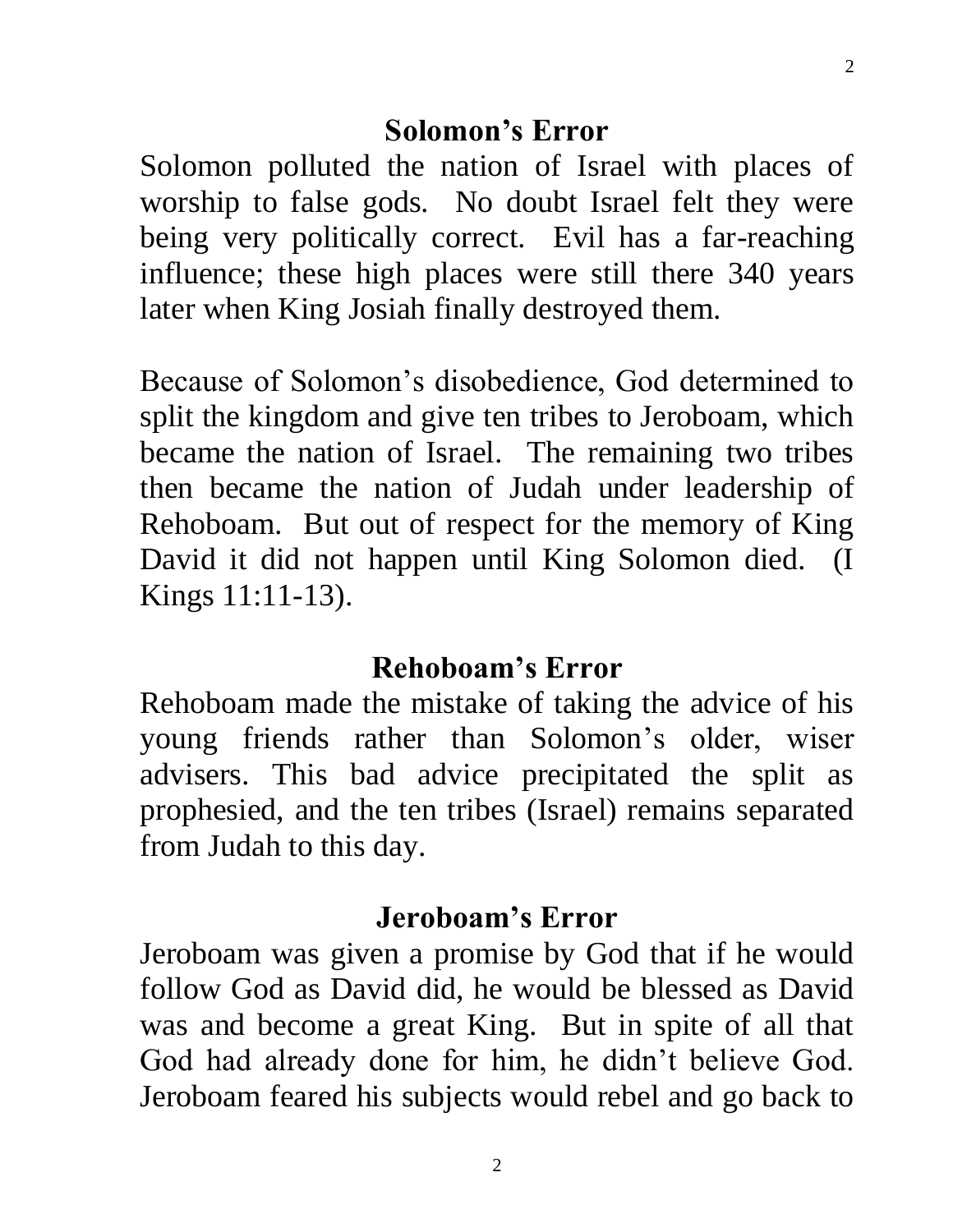Judah. Therefore, he "ordained" a feast a month later than God's appointed feast, now there would be no need for the Israelites to travel to Jerusalem. He gave them a religion of convenience and compromise, one that God hated (Amos 5:21).

3

Further, he erected idols (calves of gold) in Bethel and in Dan to symbolize their God that brought them out of Egypt. Supposedly the same God, but a so-called "improved" way of worship. Since many of the Levites had moved south to Judah, he made priests of the lowest of the people, and Jeroboam himself made offerings and burnt incense on the altar he had made.

The result: in Amos 5:2 we read, "The virgin of Israel is fallen; she shall *no more* rise: she is forsaken upon her land; there is *none* to raise her up."

In verses 4 and 5 we read, "For thus saith the LORD unto the house of Israel, Seek ye me, and ye shall live: 5 But seek not Bethel, nor enter into Gilgal, and pass not to Beer-sheba: for Gilgal shall surely go into captivity, and Bethel shall come to nought." *These are the very cities where the idols were set up and serviced by false priests chosen by Jeroboam.*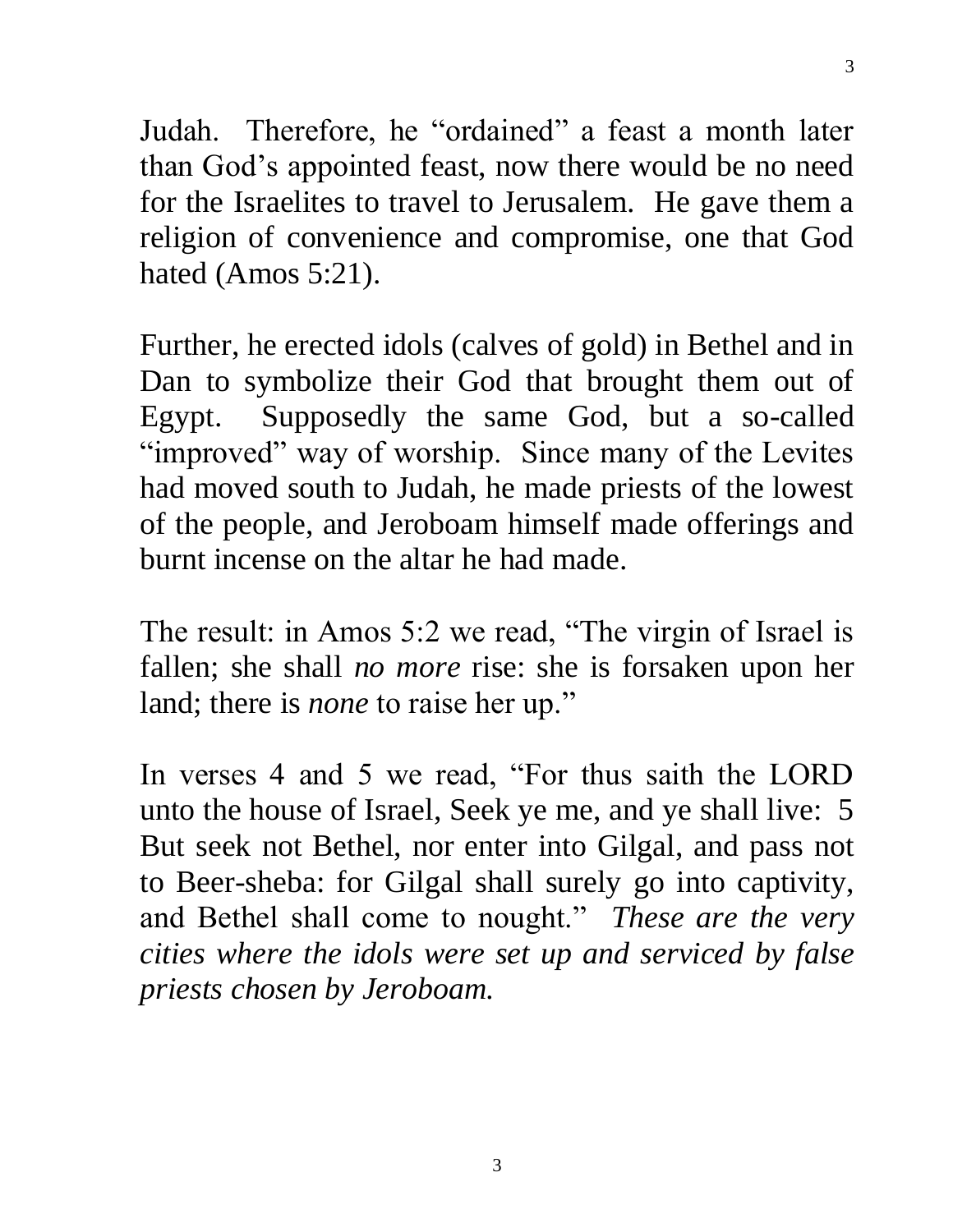#### **What were the feast days that God hated?**

Now let's look at verse 21, "I hate, I despise *your* feast days, and I will not smell in your solemn assemblies." *God calls them your feasts, not His. These feasts are a counterfeit of God's commanded assemblies. Sort-of makes one wonder about so called "Christian holidays."* Let's continue our study in I Kings 13 NAS.

#### **Enter the man of God, the gist of our story**

1 "Now behold, there came a man of God from Judah to Bethel by the word of the LORD, while Jeroboam was standing by the altar to burn incense." *Defying God's instructions, he is in the very act of worshiping God in a way of his own devising on an altar of his own design. Deuteronomy 12:30 clearly illustrates how not to worship God.* 

2 "He (*the man of God)* cried against the altar by the word of the LORD, and said, "O altar, altar, thus says the LORD, 'Behold, a son shall be born to the house of David, Josiah by name; and on you he shall sacrifice the priests of the high places who burn incense on you, and human bones shall be burned on you.'" *This was fulfilled 340 years later, II Kings 23:17-18.*

3 "Then he gave a sign the same day, saying, "This is the sign which the LORD has spoken, 'Behold, the altar shall be split apart and the ashes which are on it shall be poured out.'"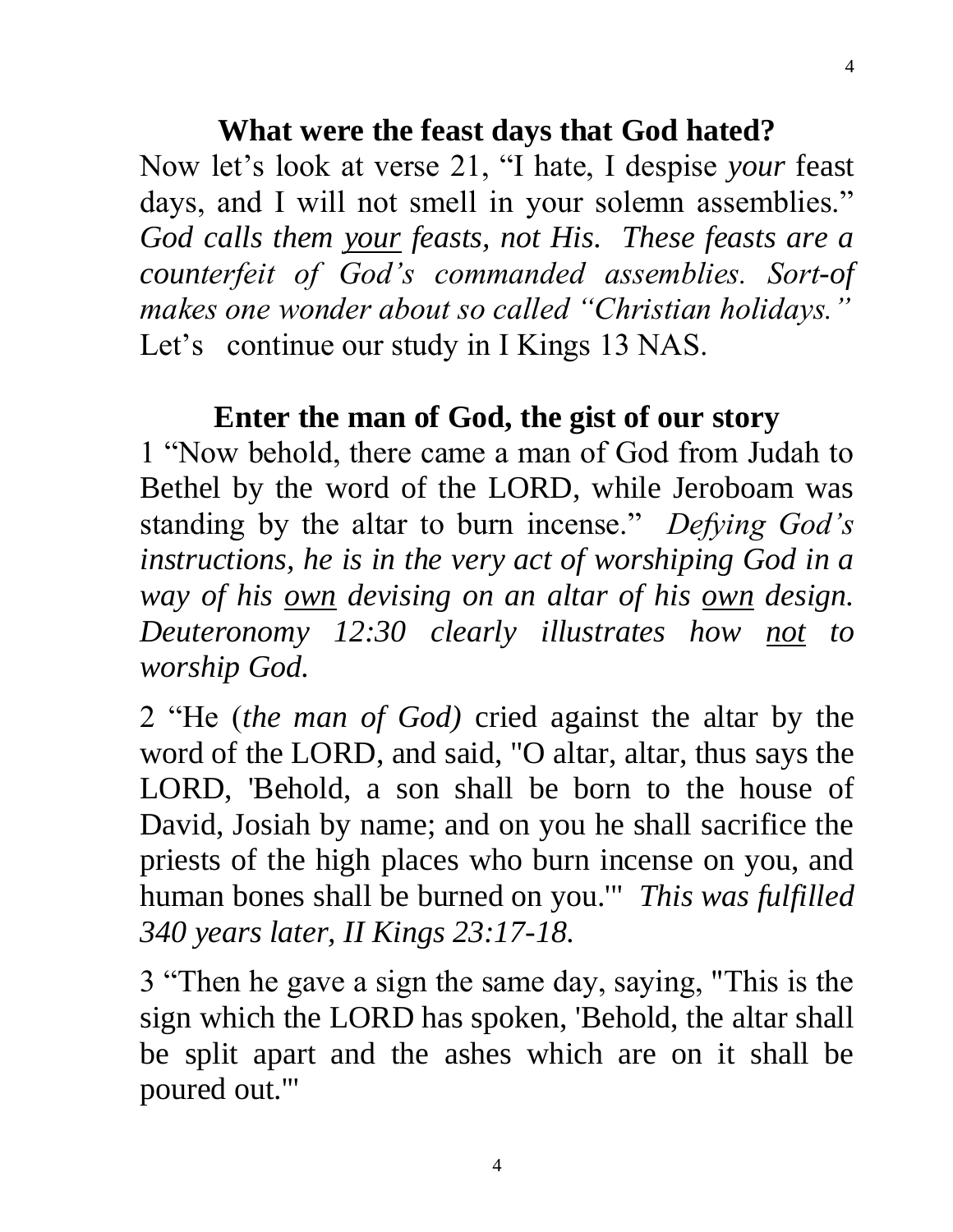4 "Now when the king heard the saying of the man of God, which he cried against the altar in Bethel, Jeroboam stretched out his hand from the altar, saying, 'Seize him.' But his hand, which he stretched out against him dried up, so that he could not draw it back to himself.

5 "The altar also was split apart and the ashes were poured out from the altar, according to the sign, which the man of God had given by the word of the LORD."' *Thus verifying the truth of God's word and His utter contempt for the altar and their way of worship.*

6 "The king said to the man of God, 'Please entreat the LORD *your* God, and pray for me, that my hand may be restored to me.' So the man of God entreated the LORD, and the king's hand was restored to him, and it became as it was before*.*"' *An excellent example of the power of the prayer of a righteous man. (James 5:16).*

7 "Then the king said to the man of God, 'Come home with me and refresh yourself, and I will give you a reward.'" *Notice, he acknowledged the instrument of God but not God.*

8 "But the man of God said to the king, 'If you were to give me half your house I would not go with you, nor would I eat bread or drink water in this place.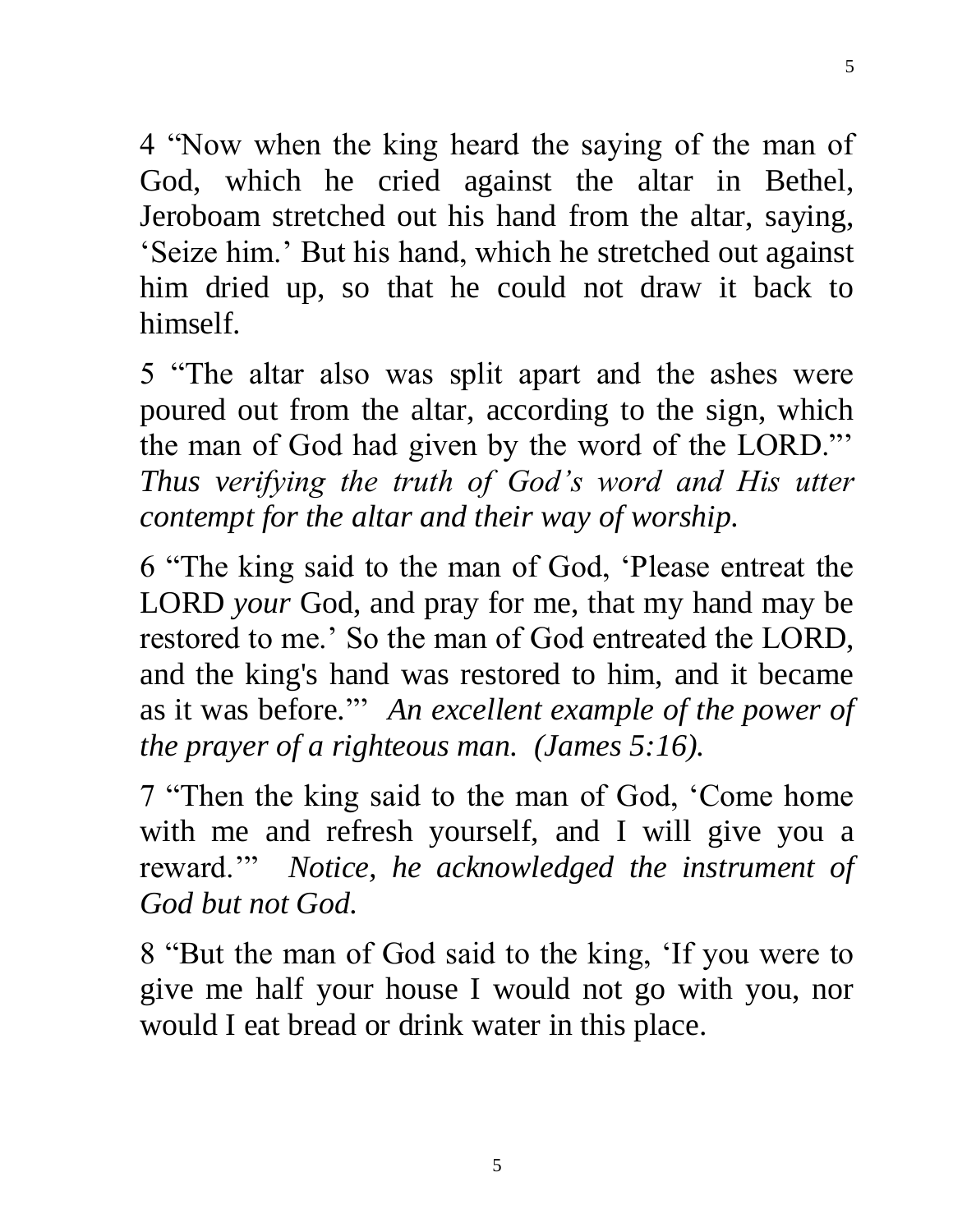9 "For so it was commanded me by the word of the LORD, saying, 'You shall eat no bread, nor drink water, nor return by the way which you came.'"

*Partaking of anything in that land could be taken as tacit approval of the abominations taking place there.* 

# **The man of God passed his first test**

10 "So he went another way and did not return by the way which he came to Bethel.

11 "Now an old prophet was living in Bethel; and his sons came and told him all the deeds which the man of God had done that day in Bethel; the words which he had spoken to the king, these also they related to their father.

12 "Their father said to them, 'Which way did he go?' Now his sons had seen the way which the man of God who came from Judah had gone.

13 "Then he said to his sons, 'Saddle the donkey for me.' So they saddled the donkey for him and he rode away on it.

14 "So he went after the man of God and found him sitting under an oak; and he said to him, 'Are you the man of God who came from Judah?' 'And he said, 'I am.'

15 "Then he said to him, 'Come home with me and eat bread.'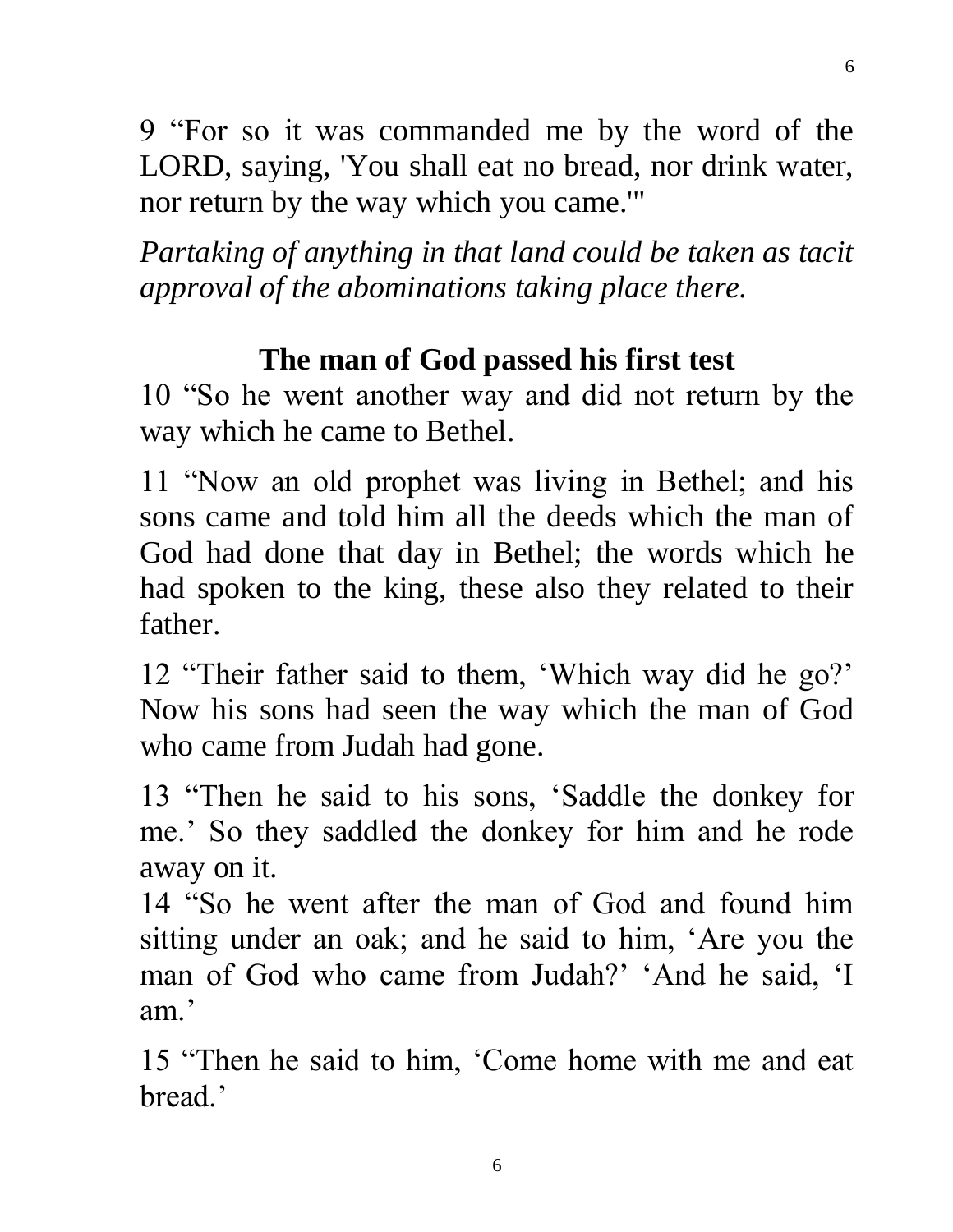16 "He said, 'I cannot return with you, nor go with you, nor will I eat bread or drink water with you in this place.

17 "For a command came to me by the word of the LORD, 'You shall eat no bread, nor drink water there; do not return by going the way which you came.'

# **The man of God lied**

18 "He said to him, 'I also am a prophet like you, and an angel spoke to me by the word of the LORD, saying, 'Bring him back with you to your house, that he may eat bread and drink water.' But he lied to him.  $\overline{a}$ 

19 "So he went back with him, and ate bread in his house and drank water."'

*Why would a person believe man over God, but yet we so often do? God's instructions were clear and well understood. Is God required to reiterate his command just because it has been disputed, challenged or changed by any individual or entity claiming authority to do so?* 

20 "Now it came about, as they were sitting down at the table, that the word of the LORD came to the prophet who had brought him back (*and this time the Lord did speak to him).*

21 "And he cried to the man of God who came from Judah, saying, 'Thus says the LORD, 'because you have disobeyed the command of the LORD, and have not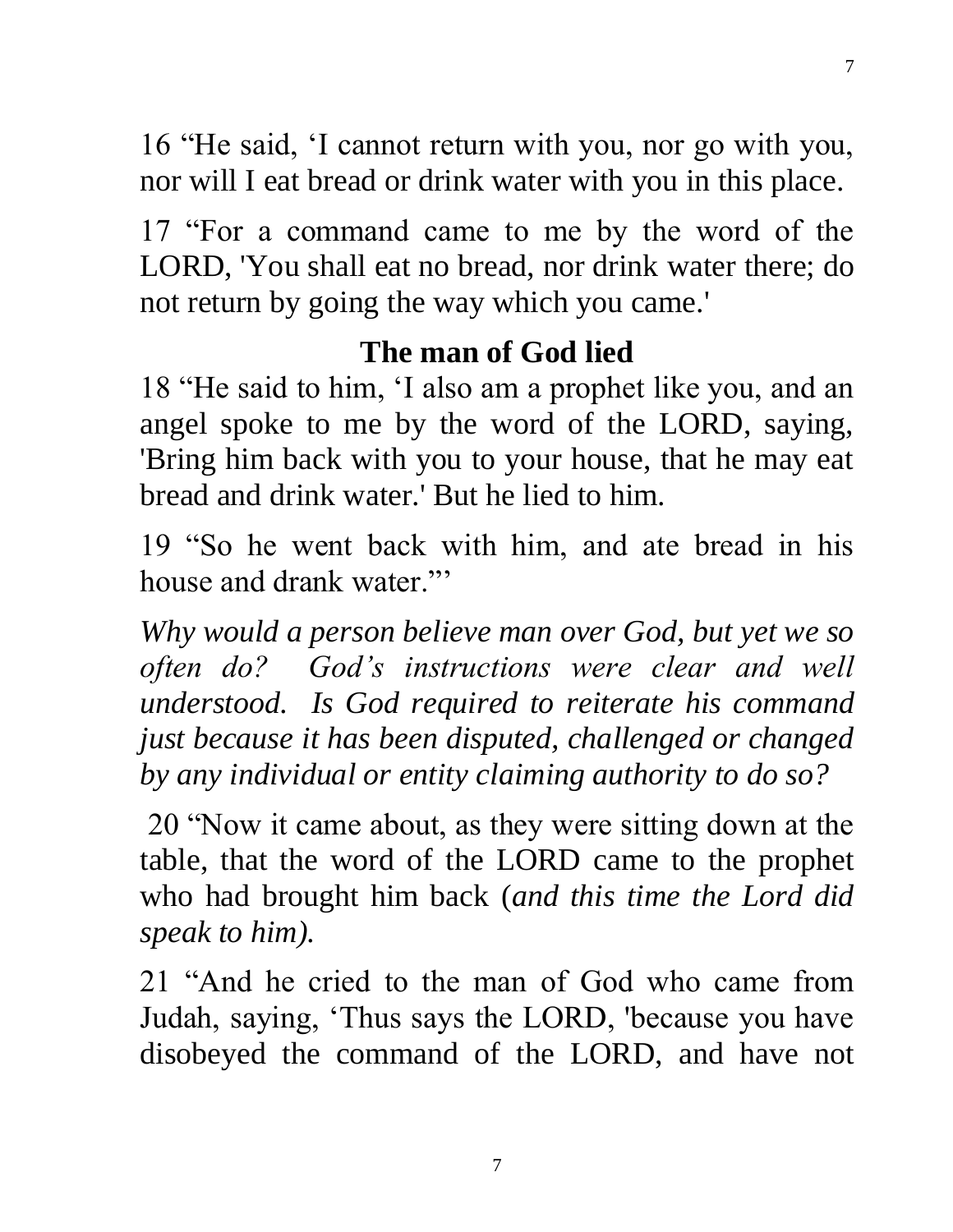observed the commandment which the LORD your God commanded you,

22 "But have returned and eaten bread and drunk water in the place of which He said to you, "Eat no bread and drink no water"; your body shall not come to the grave of your fathers.'"

23 "It came about after he had eaten bread and after he had drunk, that he saddled the donkey for him, for the prophet whom he had brought back.

24 "Now when he had gone, a lion met him on the way and killed him, and his body was thrown on the road, with the donkey standing beside it; the lion also was standing beside the body.

25 "And behold, men passed by and saw the body thrown on the road, and the lion standing beside the body; so they came and told it in the city where the old prophet lived.

*Can't you imagine how the news of this entire event spread throughout the kingdom?*

26 "Now when the prophet who brought him back from the way heard it, he said, 'It is the man of God, who *disobeyed* the command of the LORD; therefore the LORD has given him to the lion, which has torn him and killed him, according to the word of the LORD which He spoke to him.'"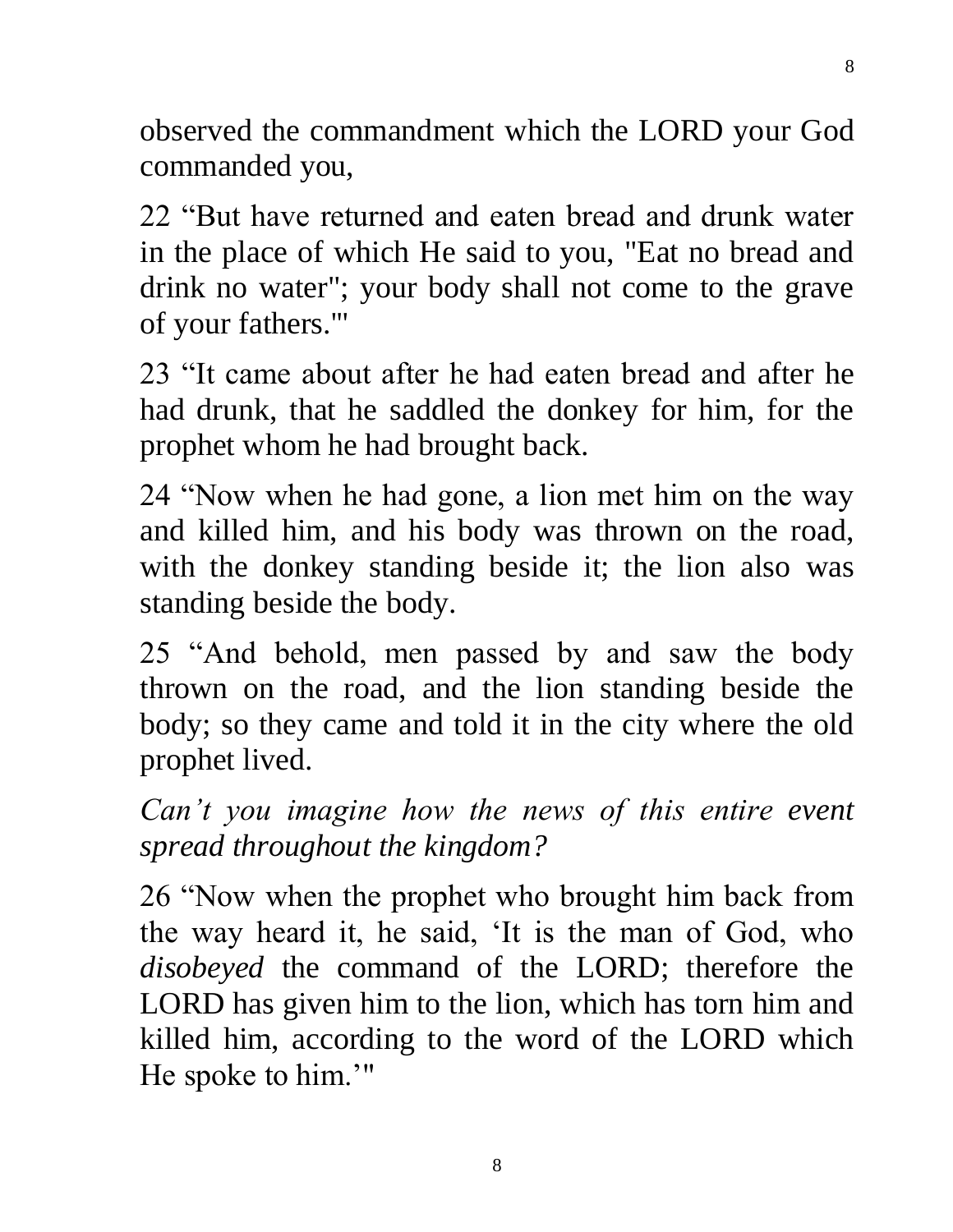27 "Then he spoke to his sons, saying, "Saddle the donkey for me." And they saddled it.

28 "He went and found his body thrown on the road with the donkey and the lion standing beside the body; the lion had not eaten the body nor torn the donkey.  $\overline{1}$ 

29 "So the prophet took up the body of the man of God and laid it on the donkey and brought it back, and he came to the city of the old prophet to mourn and to bury him.

30 "He laid his body in his own grave, and they mourned over him, saying, 'Alas, my brother!'

31 "After he had buried him, he spoke to his sons, saying, 'When I die, bury me in the grave in which the man of God is buried; lay my bones beside his bones.

32 'For the thing shall surely come to pass which he cried by the word of the LORD against the altar in Bethel and against all the houses of the high places which are in the cities of Samaria' (II Kings 23:17-18).

33 "After this event Jeroboam did not turn from his evil way, but again he made priests of the high places from among all the people; any who would, he ordained, to be priests of the high places.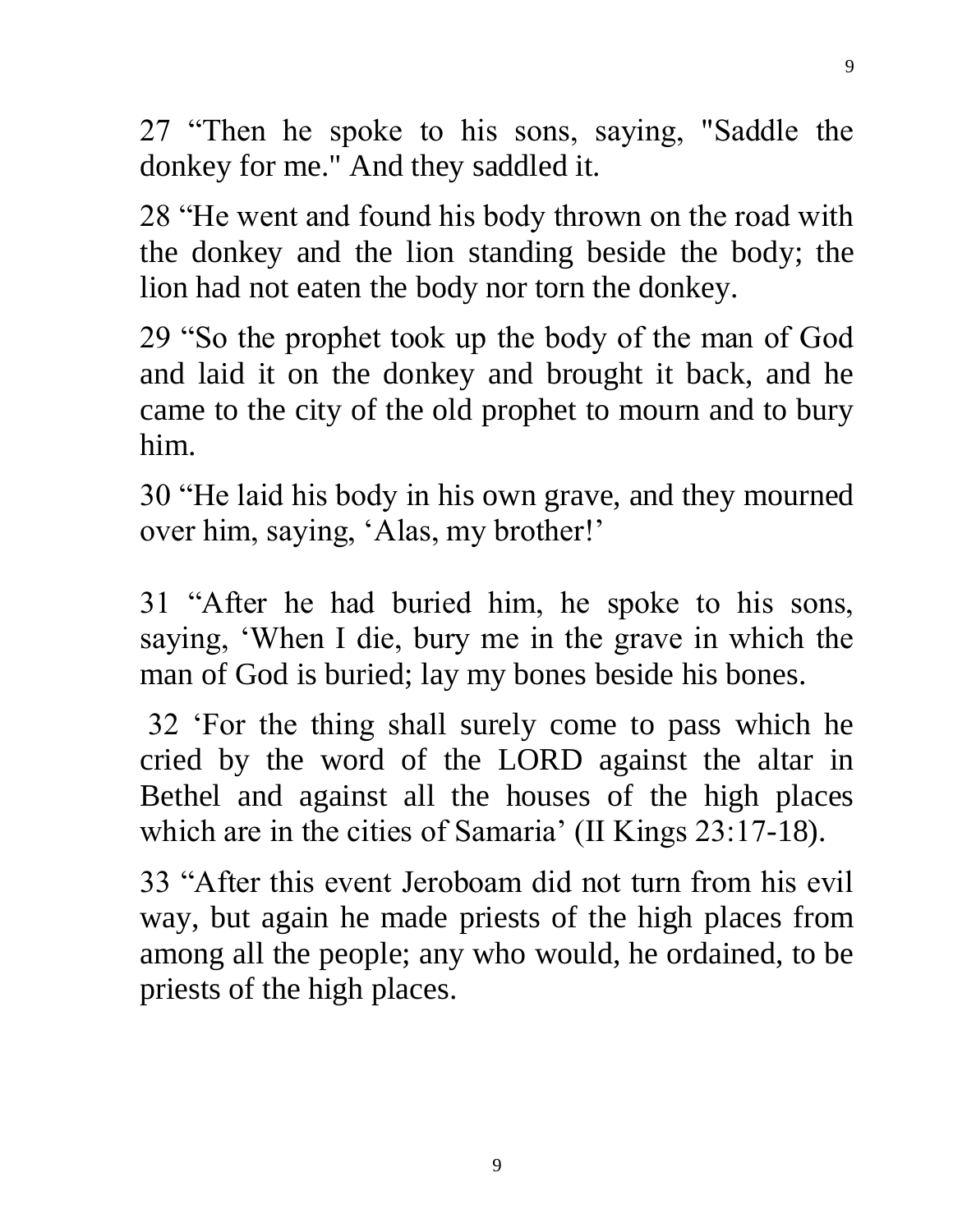34 "This event became sin to the house of Jeroboam, even to blot it out and destroy it from off the face of the earth."

#### **So, what have we learned?**

Some of the things we can be sure of are.

- **1.** Anyone, even a man of God, can be deceived.
- **2.** A prophet can deliberately lie, read Isaiah 8:20. It is our responsibility to search the scriptures; consider those of Berea (Acts 17:11-12).
- **3.** It is not left up to man to choose how to worship God, He will not accept a mongrelized worship (Deut.12:30).
- **4.** Godly people will be tested and frequently offered an easier, more attractive, alternative
- **5.** If you are deceived into disobedience, the consequences are still yours.
- **6.** Sin, once tolerated, will have a long lasting effect on you as well as others.
- **7.** Even the land becomes polluted when evil reigns.
- **8.** Amos 5:5-6 is not referring to God's Feasts. **God does not hate His feasts.**
- **9.** There are some people who will never repent.
- **10.** God's prophecies are sure.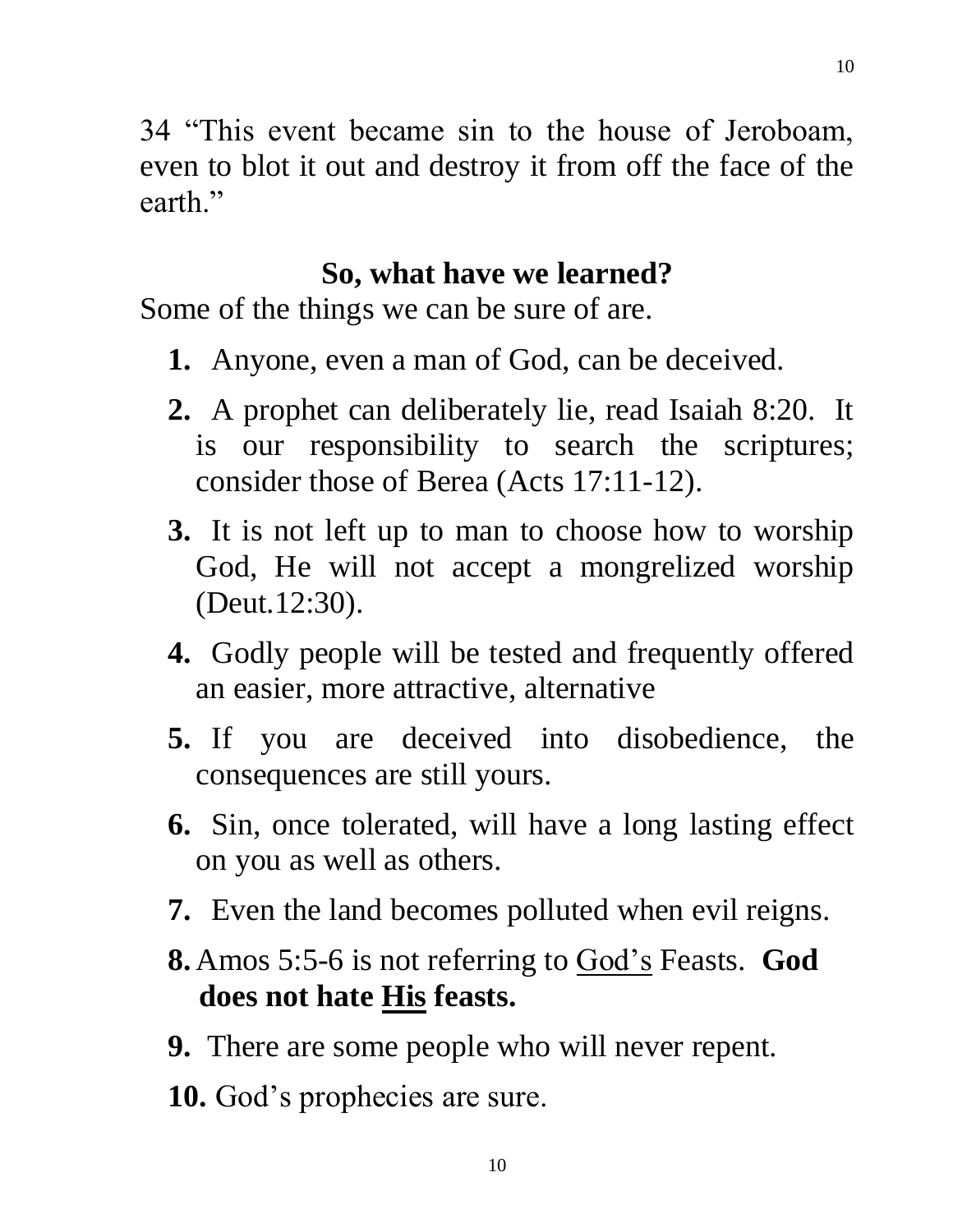**11.** Absence of a restatement of a directive from God is not nullification.

Our question is answered; obviously, God was not required to remind the man of God of His command even though it was disputed.

### **Is there a warning for us in this story?**

It is commonly stated that the  $4<sup>th</sup>$  commandment is never repeated in the New Testament, therefore it is not meant for Christians. If God has not plainly stated that he has changed a law why should we believe He has? If anyone tells you that God has changed any of His ten commandments because we are now under the New Covenant, bear in mind what happened to the man of God in I Kings 13.

# **"To the law and to the testimony ..."**

(testimony of His saints)

"if they speak not according to this word, it is because there is no light in them" (Isa. 8:20). The lord did not change, nullify, or nail the law to the cross; He magnified it (Isa. 42:21; Matt. 5) and placed it into man's mind and his heart (Heb. 8:7-10). The only thing that was changed concerning the law in the New Covenant was where God placed it.